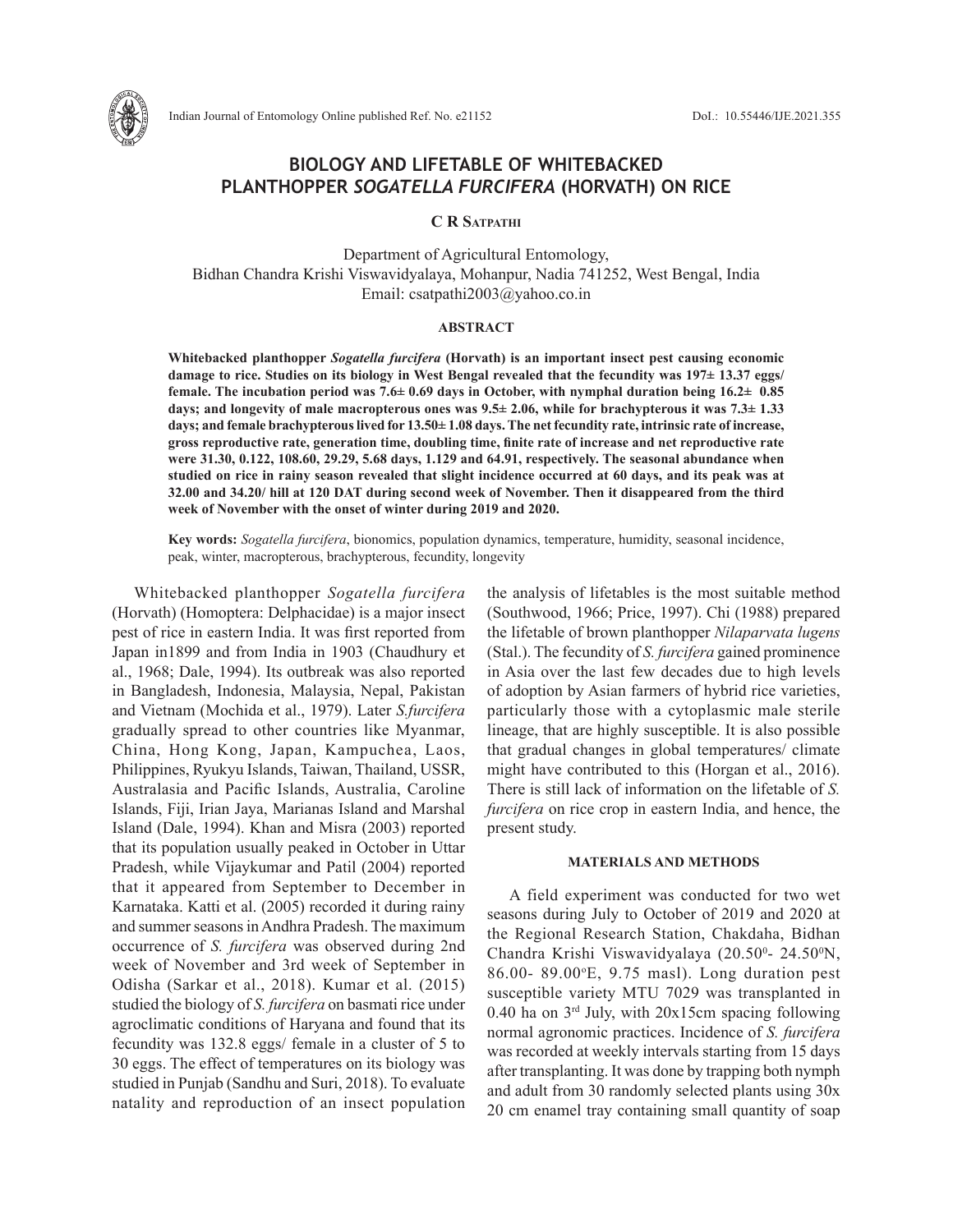water. Data were also recorded on *S. furcifera* at 3 days interval using sweeping nets and light traps; 10 m<sup>2</sup> areas were selected at random and *S. furcifera* were collected by sweeping five times during the morning hours. The pooled data were retransformed before subjecting to statistical analysis. Simultaneously in another study, *S. furcifera* were reared in the laboratory on the potted rice plant cultivar MTU7029 at the research station RRSS, Chakdaha. Initially heavily infested plants were grown inside a cage to maintain a mass culture containing freshly emerged last instars nymph. After one or two days the mated females were transferred to another set of 10 potted plants covered with glass chimney. The potted plant was changed daily morning till the adults died. The experiment was repeated five times by introducing female of each cohort in the laboratory (25 to 30º, 80 to 85% RH). Daily observation was taken to study the biology till the start of subsequent generation. Observations were recorded on preoviposition and oviposition periods, period from emergence to death and the fecundity of female. After emergence of first instar nymphs the plants were cut longitudinally and total number of hatched egg and unhatched eggs were counted under microscope. Data were subjected to computation of lifetable as per Southwood (1966)

#### **RESULTS AND DISCUSSION**

*Sogatella furcifera* a was observed passing egg, nymph and adult stages, with both adult male and female observed immediately after emergence remaining together for at least 3 hr. The females vibrate their abdomen and the excited males either flutter their wing or dance before mating. The evening time was the best time for their mating. Although 2 to 3 males followed a single female but ultimately, they mate once with a single potential male and mating period lasted for  $162\pm10.32$  sec. Long et al.(2012) also reported that successful mating in *N. lugens* depended on the exchange of acoustic signals between male and female. As soon as mating was completed the female gave some vertical cut over the mid region of leaf sheath and inserted about 21 eggs in the first day and they laid total of 197±13.37 eggs in nearby 5 to 10 tillers within 8 to 10 days. The egg laying sites appeared as brownish streaks over the leaf sheath. The macropterous male survived up to 9.5±2.06 days whereas brachypterous male could not survive after 7.3±1.33 days; female survived up to 13.50±1.08 days and remained beside the slits till the first instar nymphs emerged out. The incubation period was 7.6±0.69 days, nymphal developmental period was  $16.2\pm0.85$  days. There were five instars requiring  $2.55\pm$   $0.37, 2.45 \pm 0.43, 2.72 \pm 0.26, 3.55 \pm 0.43$  and  $4.70 \pm 0.67$ days each. These results corroborate those of Kumar et al. (2015). The net fecundity rate, mean length of generation, finite rate of increase, mean generation time, weekly multiplication of the population and doubling time of the population were also measured. The net fecundity rate  $(Ro)$  and net reproductive rate  $(R<sub>l</sub>)$  were 31.30 and 64.91, respectively (Table 1).

The present results corroborate with those of van Lenterenand Noldus (1990) who found that short developmental time and high reproduction rate on a host reflect suitability of the plant tested. Win et al. (2011) reported that the basic reproductive rate of BPH (*Ro*) was also 10.02; the population increased by a factor of 10. The study also showed that innate capacity (*rc*), intrinsic rate of increase(*rm*) and finite rate of increase  $(\lambda m)$  were 0.117, 0.122 and 0.129, respectively during wet season in West Bengal. The intrinsic birth rate(2.79) and intrinsic deathrate (2.73) were equal and it took only 5.68 days for doubling up their population. Therefore *S. furcifera* population could not maintain its *rm* value over an indefinite period under a given set of environmental condition. The data supports the observation of Win et al*.* (2009) who recorded the innate capacity *(rc*) and intrinsic rate of natural increase *(rm*) for BPH as 0.117 and  $0.122$  respectively. The  $rm$ ,  $T_c$  and DT are useful in dices of population growth of *S. furcifera* on one of the most susceptible variety MTU 7029 during wet season in West Bengal. The *rm* value of a life table data of a particular species provide insight into characteristic life patterns of different species (Satpute et al. 2005). The intrinsic birth rate and death rate varied with some biotic and abiotic factors.

Andrewartha and Birch (1954) reported that both birth and death rates remain constant in a population having stable age distribution when grown in unlimited space. Quantifying the birth and death rate could predict the growth and decline of WBPH population in future in a particular variety of rice crop. The study showed that survival potential  $(kx)$  of the female and the age specific fecundity rate (*mx*) were maximum during the second day and then gradually declined with advancement of its pivotal ages. The survival potential (*lx*) of WBPH showed that high mortality was found in early stage followed by a gradual decline in the population densities throughout its life span over the study period. Studies on seasonal incidence of *S. furcifera* indicated that it appeared with very small average population of 0.10 macropterous adult per hill at 60 DAT during first week of September. Nymphs appeared at 75DAT during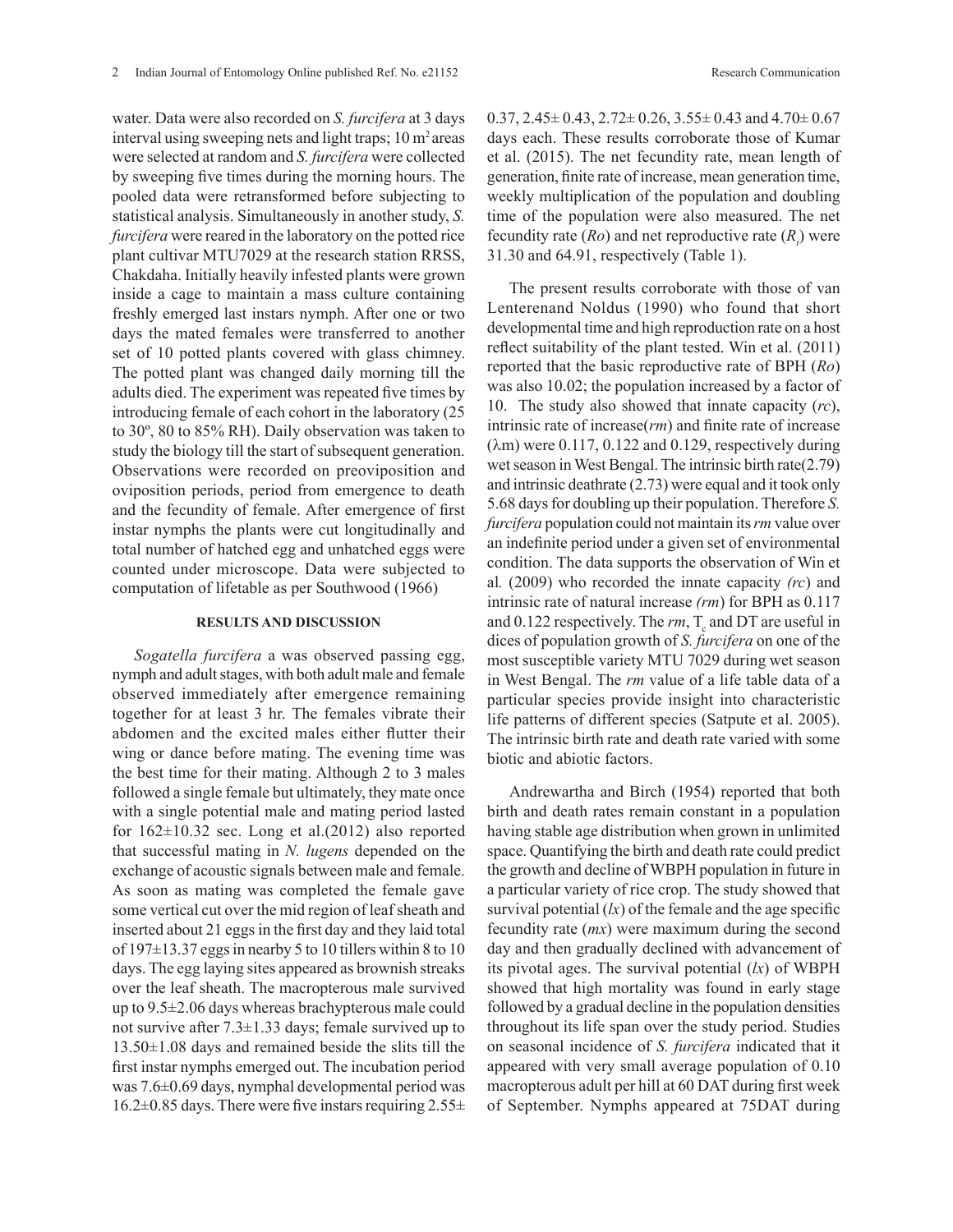| <b>Stage</b>                                                   | Life period in days at 25 to 30°C, 80 to 85% rh |                                                 |  |  |  |  |
|----------------------------------------------------------------|-------------------------------------------------|-------------------------------------------------|--|--|--|--|
|                                                                | References                                      |                                                 |  |  |  |  |
|                                                                | (hour/second)                                   |                                                 |  |  |  |  |
| (A)Adult stage                                                 |                                                 |                                                 |  |  |  |  |
| (i) Premating period                                           | $3.4 \pm 0.459$                                 |                                                 |  |  |  |  |
| (ii) Mating period                                             | $162 \pm 10.32$ second                          | 148 second (Ahmed et al., 2016)                 |  |  |  |  |
| (iii) Preoviposition period                                    | 5.3 days ± 1.76 days                            | 3 to 8 days (Dale, 1994)                        |  |  |  |  |
|                                                                |                                                 | $3.7 \pm 0.3$ days (Kumar et al., 2015)         |  |  |  |  |
| (iv) Oviposition period                                        | 5.6 days $\pm$ 1.26 days                        | $10.2 \pm 0.51$ (Kumar et al., 2015)            |  |  |  |  |
| (vi) Adult longevity                                           |                                                 |                                                 |  |  |  |  |
| Male (Macropterous)                                            | $9.5 \pm 2.06$ days                             | 14.4 days (Kumar et al., 2015), 12.5 days       |  |  |  |  |
|                                                                |                                                 | (Ammar et al., 1980)                            |  |  |  |  |
| Male (Brachypterous)                                           | $7.3 \pm 1.33$                                  |                                                 |  |  |  |  |
| Female (Brachypterous)                                         | $13.50 \pm 1.08$                                | 15.9 days (Kumar et al., 2015)                  |  |  |  |  |
|                                                                |                                                 | 18.7 days (Ammar et al., 1980)                  |  |  |  |  |
| (vii)Sex ratio(Female: Male)                                   | 1.2:0.98                                        | 1.0: 0.78 (Kumar et al., 2015) 0.512:0.488.     |  |  |  |  |
|                                                                |                                                 | (Win et al. 2009)                               |  |  |  |  |
| (B) Egg stage                                                  |                                                 |                                                 |  |  |  |  |
| Fecundity                                                      | $197 \pm 13.37$                                 | 164 eggs (Vaidya and Kalode, 1981), 300 to 350  |  |  |  |  |
|                                                                |                                                 | (Suenaga, 1963), 119 to 158 eggs (Kumar et al., |  |  |  |  |
|                                                                |                                                 | 2015) (129 to 198 eggs Sandhu and Suri, 2018)   |  |  |  |  |
| <b>Incubation Period</b>                                       | $7.6 \pm 0.69$                                  | $8.6 \pm 0.24$ (Kumar et al., 2015)             |  |  |  |  |
|                                                                |                                                 |                                                 |  |  |  |  |
| (C) Nymphal stage<br>First instar                              | $2.55 \pm 0.37$                                 | $2.05 \pm 0.05$ days (Kumar et al., 2015)       |  |  |  |  |
| Second instar                                                  | $2.45 \pm 0.43$                                 |                                                 |  |  |  |  |
|                                                                |                                                 | $2.3 \pm 0.12$ days (Kumar et al., 2015)        |  |  |  |  |
| Third instar                                                   | $2.72 \pm 0.26$                                 | $2.6 \pm 0.11$ days (Kumar et al., 2015)        |  |  |  |  |
| Fourth instar                                                  | $3.55 \pm 0.43$                                 | $2.7 \pm 0.10$ days (Kumar et al., 2015)        |  |  |  |  |
| Fifth instar                                                   | $4.70 \pm 0.67$                                 | 2.95±0.11 days (Kumar et al., 2015)             |  |  |  |  |
| Total nymphal developmental period                             | $16.2 \pm 0.85$                                 | 17. 7 days (Sandhu and Suri, 2018)              |  |  |  |  |
| (D) Total life cycle(from egg to adult)                        | $24.5 \pm 0.99$                                 | 23 days (Dale, 1994)                            |  |  |  |  |
| (E)Approximate generation time $(T_c)$ =                       | 29.29 days                                      |                                                 |  |  |  |  |
| $\sum x \mid x \mid x \mid$                                    |                                                 |                                                 |  |  |  |  |
| (F) Net fecundity rate $(R_0) = \sum kmx$                      | 31.30                                           |                                                 |  |  |  |  |
| (G) Innate capacity( $rc$ ) = $\ln R_0/T_c$                    | 0.117                                           |                                                 |  |  |  |  |
| (H) Intrinsic rate of natural increase $(rm)$ =                | 0.122                                           |                                                 |  |  |  |  |
| $\sum e^{-rm X} lX mX = 1$                                     |                                                 |                                                 |  |  |  |  |
| (I) Finite rate of increase $(\lambda m)$ = antilog            | 1.129                                           |                                                 |  |  |  |  |
| $e^{rm}$                                                       |                                                 |                                                 |  |  |  |  |
| (J) Doubling time of population (DT) in                        | 5.68 days                                       |                                                 |  |  |  |  |
| days= $ln2/rm$                                                 |                                                 |                                                 |  |  |  |  |
| (K) Intrinsic birth rate(B)= $1/\sum e^{-rmx}$ lx              | 2.79                                            |                                                 |  |  |  |  |
| (L) Intrinsic death rate( $D$ )= B- rm                         | 2.738                                           |                                                 |  |  |  |  |
| (M) Gross reproductive rate= $\sum mx$                         | 108.6                                           |                                                 |  |  |  |  |
| (N) Net reproductive rate(R <sub>i</sub> )= $\sum$ <i>lxtx</i> | 64.91                                           |                                                 |  |  |  |  |
| Lifetable for female S. furcifera (25°C, 85 % RH)              |                                                 |                                                 |  |  |  |  |

| Table 1. Biology and reproductive parameters of <i>S. furcifera</i> on rice (2019 & 2020) |  |  |
|-------------------------------------------------------------------------------------------|--|--|
|-------------------------------------------------------------------------------------------|--|--|

| Pivotal age in days $(x)$ | lx             | mx                       | lxmx  | xlxmx           | tx                       | lxtx           | xlxtx  |
|---------------------------|----------------|--------------------------|-------|-----------------|--------------------------|----------------|--------|
| $0-25.5$                  | $\blacksquare$ | $\blacksquare$           | -     | $\qquad \qquad$ | $\overline{\phantom{0}}$ | $\blacksquare$ |        |
| 26.5                      |                | $\overline{\phantom{0}}$ |       | -               |                          | $\,$           |        |
| 27.5                      | 0.36           | 8.00                     | 2.88  | 79.20           | 18.00                    | 6.48           | 178.20 |
| 28.5                      | 0.34           | 32.00                    | 10.88 | 310.00          | 70.00                    | 23.8           | 678.30 |
| 29.5                      | 0.32           | 41.00                    | 13.12 | 389.4           | 80.00                    | 25.6           | 755.20 |
| 30.5                      | 0.30           | 9.00                     | 2.70  | 82.35           | 20.00                    | 6.00           | 183.00 |

*(contd.)*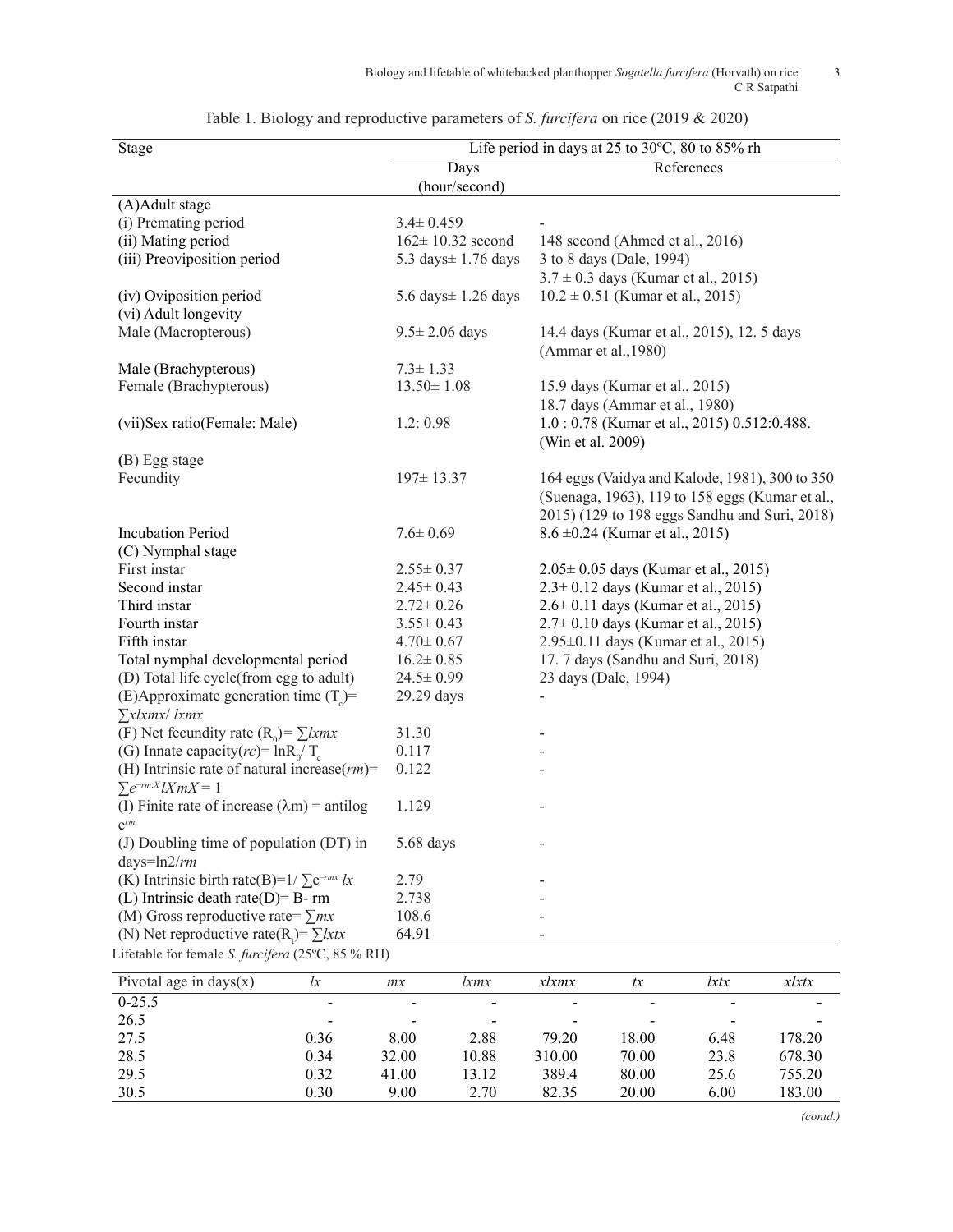*(contd. Table 1)*

|       |      |       |        |        |       |       | $\left(\text{unit.}\;1\right)$ |
|-------|------|-------|--------|--------|-------|-------|--------------------------------|
| 31.5  | 0.12 | 6.00  | 0.72   | 22.68  | 12.00 | .44   | 45.36                          |
| 32.5  | 0.10 | 5.00  | 0.50   | 16.25  | 8.00  | 0.80  | 26.00                          |
| 33.5  | 0.08 | 4.00  | 0.32   | 10.72  | 6.00  | 0.48  | 16.08                          |
| 34.5  | 0.06 | 3.00  | 0.18   | 6.21   | 5.00  | 0.30  | 10.35                          |
| 35.5  | 0.01 | 0.6   | 0.006  | 0.201  | 00.1  | 0.01  | 0.355                          |
| Total |      | 108.6 | 31.306 | 917.01 |       | 64.91 | 1892.84                        |
|       |      |       |        |        |       |       |                                |

Correlation coefficients- *S. furcifera* incidence vs. weather factors

| <b>Stages</b> | <i>l</i> emperature |            |       |          | Relative humidity |          |           |          |
|---------------|---------------------|------------|-------|----------|-------------------|----------|-----------|----------|
|               | 2019                |            | 2020  |          | 2019              |          | 2020      |          |
|               | Max                 | Min        | Max   | Min      | Max               | Min      | Max       | Min      |
| Nymph         | 0.172               | $-0.168$   | 0.156 | $-0.147$ | 0.212             | $-0.179$ | 0.173     | $-0.112$ |
| Adult         | 0.492               | $-0.547**$ | 0.162 | $-0.172$ | $0.682**$         | $-0.248$ | $0.562**$ | $-0.219$ |

Max= Maximum; Min = Minimum; \*\* Significant at  $p \le 0.05$ 



Fig. 1. Incidence of *S. furcifera* in West Bengal (2019 and 2020)

second week of September with an average population of 1.5 and 2.0/ hill during 2019 and 2020, respectively. The population increased when the second-generation nymphs emerged out averaging 3.5 and 4.2/ hill, respectively at 105 DAT during second week of October for subsequent 2 years of study (Table 1; Fig. 1).

*Sogatella furcifera* incidence peaked to 32.00 and 34.20/ hill at120 DAT during 2nd week of November followed by sudden disappearance from the 3<sup>rd</sup>week of November with the onset of winter. The insect had the habit of clustering at the base of plant or on the under surface of leaf. Correlation coefficients of incidence with weather parameters showed a positive relationship with maximum ( $r= 0.172$  to 0.492) temperature but had significantly negative association with minimum temperature  $(r= -0.168$  to  $-0.547)$  during 2019. The trend was identical during 2020 with the correlation coefficient value of 0.156 to 0.162 and -0.147 to -0.172 for maximum and minimum temperature, respectively. A positive association was observed with maximum RH  $(r=0.212$  to 0.682) but was negatively correlated  $(r=0.212)$ 0.179 to -0.248) with minimum RH; similar positive  $(r= 0.173 \text{ to } 0.562)$  and negative(-0.112 to -0.219) correlations were also found during 2020 (Table 1). The present results are similar to those of Sarkar et al. (2018) as regards temperature with high relative humidity. Khan and Misra (2003) also reported a positive correlation with temperature and RH. The upper temperature tolerances for adult female was estimated as37-41°C (Ali et al. 2019).

The incidence of *S. furcifera* is gradually becoming to an alarming state in new Gangetic Alluvial Zones of West Bengal. Among the lifetable parameters the high net reproductive rate( $R_0$ ) and finite rate of increase ( $\lambda$ m) with lower doubling time (DT) indicate that *S. furcifera* has a capacity for rapid buildup in a short period of time. The intrinsic birth rate and death rate may be regarded as the key factors for regulating its population. Therefore, based on lifetable study, a time-based management practices can be prepared including conservation of the natural enemies to reduce the negative impact on environment. The present study suggested that the key period for adoption of control measures is 2ndweek of October when the second-generation nymphs emerge out and the prevailing favourable climate is conducive to build up effective pest population in rice fields.

## **ACKNOWLEDGEMENTS**

Author thanks the Director of Research, BCKV, West Bengal, India for providing necessary infrastructure.

#### **REFERENCES**

- Ahmed A M, Muhamad R, Omar D, Grozescu I V, Majid D L, Manjeri G. 2016. Mating behavior of brown planthopper (*Nilaparvata lugens*  Stål) under certain biological environments. Pakistan Journal of Zoology 48: 11-23.
- Ali S, Li P, Ali A, Hou M. 2019 Comparison of upper sublethal and lethal temperatures in three species of rice planthoppers. Scientific Reports 9: 16191 10.1038/s41598-019-52034-7